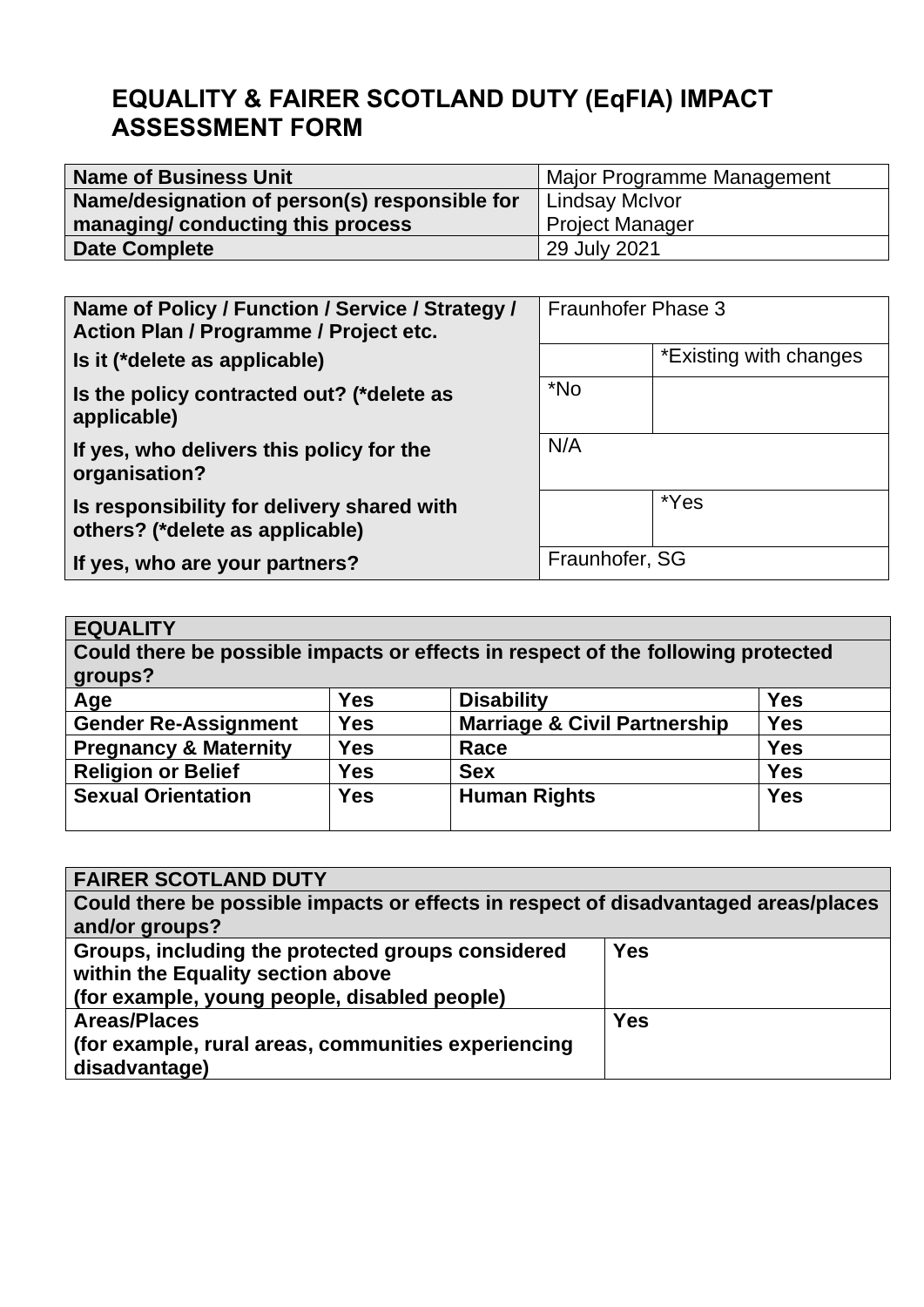| <b>EO Champion</b><br>review by                  | Kim<br>Robertson     | <b>Date</b> | 03 Aug 2021 |
|--------------------------------------------------|----------------------|-------------|-------------|
| <b>SRO name and</b><br>email approval on<br>file | Russell<br>Stevenson | <b>Date</b> | 29 Jul 2021 |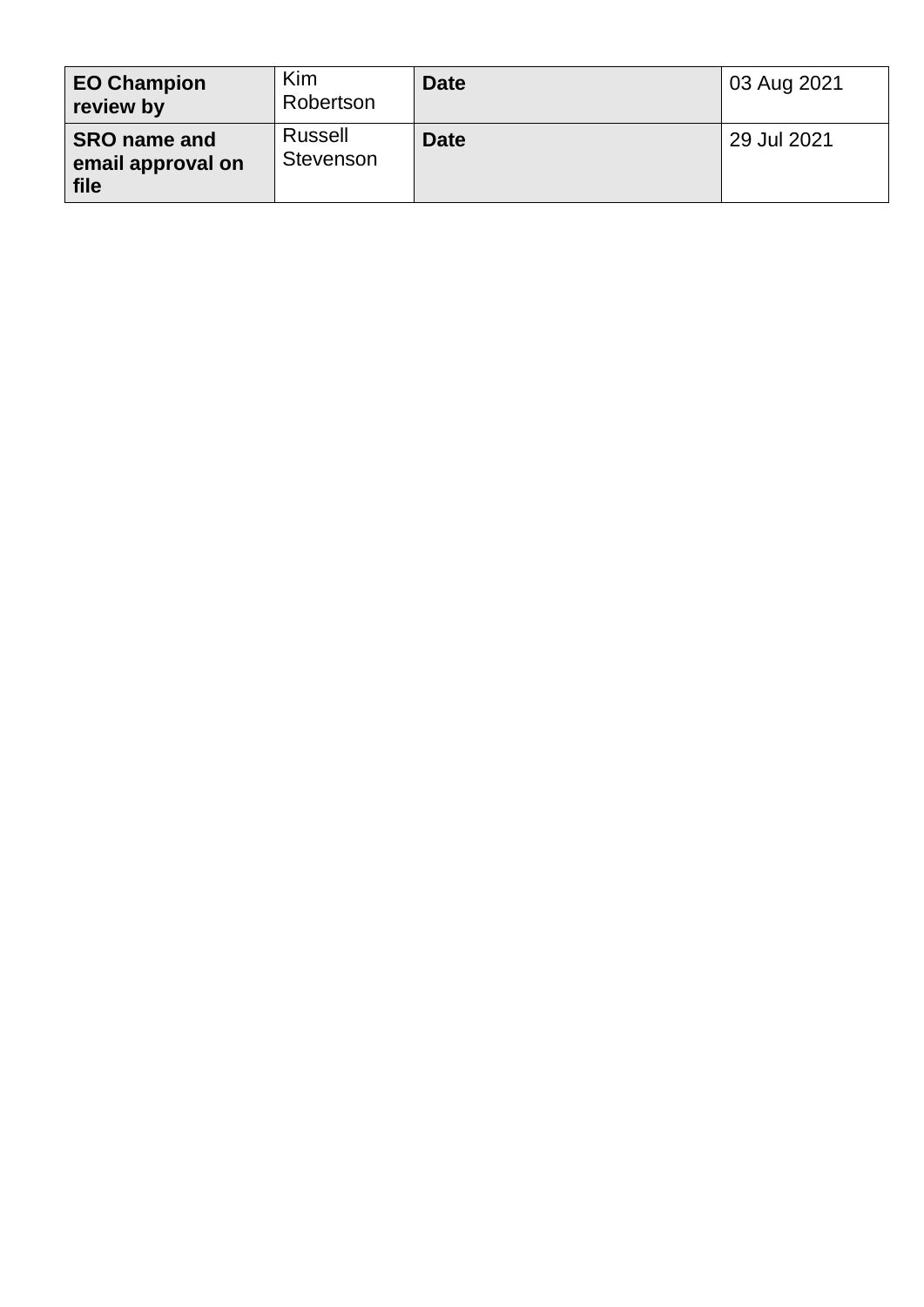#### **1. Identify ALL the Aims of the Policy/Project (consider these questions to prompt answers)**

- 1. What is the purpose of the policy/project? (consider explicit and implicit aims)
- 2. Who does the policy/project affect? Is it located in an area of socioeconomic disadvantage?
- 3. Who does the policy/project benefit directly? (e.g., employees/service users; equality groups, other stakeholders)
- 4. What results/outcomes are intended?

The Fraunhofer Centre for Applied Photonics (FhCAP) is a flexible and practical resource that works with companies and organisations, in Scotland and beyond, across many sectors that wish to exploit photonics technology to develop innovative solutions to current challenges and opportunities. It works in the mid-Technology Readiness Levels (3-7) to industrialise breakthrough technologies which their clients can then commercialise as highly differentiated new products. Training of PhD and EngD students is a fundamental component of the Fraunhofer model.

FhCAP was established in Glasgow in 2012 as the UK's first Fraunhofer Research Centre, due to the industrial and academic strength of the photonics cluster in Scotland. Scottish Enterprise was amongst the lead funding partners from inception, and that funding support continues under the current Phase 2 approval (2017-2021).

In Phase 2, FhCAP has grown to 62 personnel including staff, students and secondees; competitively secured £20m of new R and D project support for itself; and won 150+ projects with a value of £80m, with 130+ global partners (49 in Scotland alone).

This project is Phase 3 of support and will run for a further five years from 2022. It will safeguard all existing jobs at FhCAP and potentially enable the creation of more. Activities will contribute towards R and D investment. The centre is based in Glasgow and engages in collaborations with a customer base across the growing photonics cluster in Scotland (mostly based in the central belt) and internationally. Strategic project aims for Phase 3 are to contribute to the following SE priority themes: Place; More, Better, Greener Jobs; and to support innovation for the following National Programmes: Scotland in Space; Future Healthcare Manufacturing.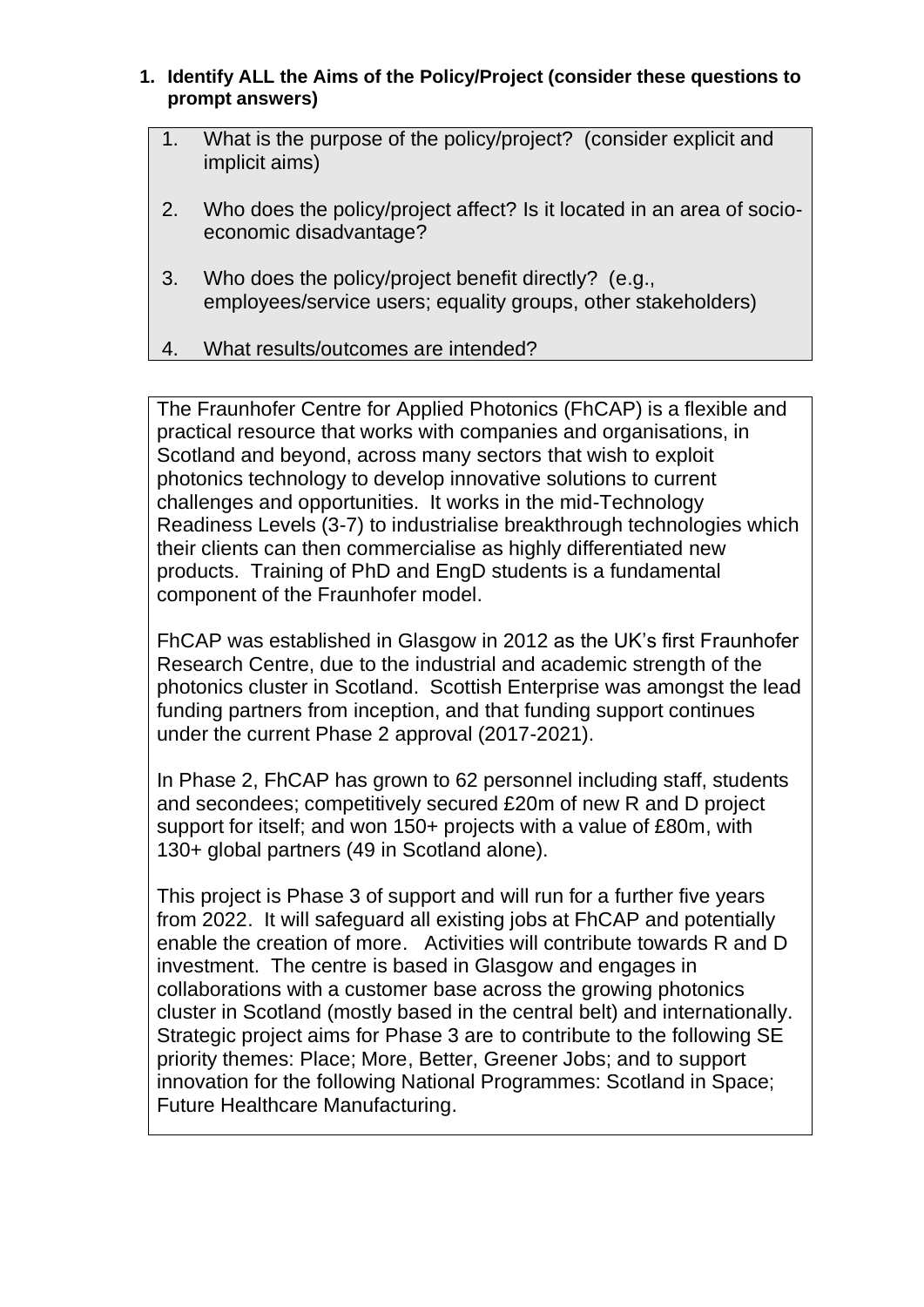#### **2. Consider the Evidence (data and information) - (consider these questions to prompt answers)**

- 1. What information or data would it be useful to have? What data (quantitative and qualitative) is available? (in-house/external) How reliable/valid/up-to-date is it?
- 2. What does the data/information tell you about
	- Different needs?
	- Different experiences?
	- Different access to services, information or opportunities?
	- Different impacts/different outcomes?
	- Socio-economic disadvantage by group or place?
- 3. Are there any gaps that you should fill now/later by further evidence gathering/commissioning or by secondary analysis of existing data?
- 4. Are there any experts or stakeholders you should involve/consult now? Have you involved/consulted any experts already? What were their views?

## **National Opportunity/Sector**

There is a known issue in STEM industries of a gender imbalance - It is estimated that only 25% <sup>1</sup> of the STEM sector are women, and lower in

some areas:

| <b>Sector</b>                     | % of women employees |
|-----------------------------------|----------------------|
| <b>Offshore Wind</b>              | 16%                  |
| <b>Digital Gaming</b>             | 21%                  |
| <b>Digital Tech professionals</b> | 16%                  |
| <b>Engineering</b>                | 11%                  |
| <b>STEM</b>                       | 20%                  |
| Construction                      | 18%                  |

## **Location**

The project could contribute to reducing child poverty through improved wage rates and job quality. There is evidence that the creation of highskilled jobs has a knock-on effect by also creating jobs at other skill levels. A report produced by the Resolution Foundation<sup>2</sup> analysing the effect that growth in Advanced Industries had on the labour market estimated that the creation of additional advanced industry jobs resulted in the creation of further non-tradable service sector jobs, finding that for

<sup>&</sup>lt;sup>1</sup> The Issue - [Equate Scotland](https://equatescotland.org.uk/about/the-issue/)

 $2 \overline{A}$  rising tide lifts all boats? Advanced industries and their impact upon living standards – Resolution Foundation, July 2017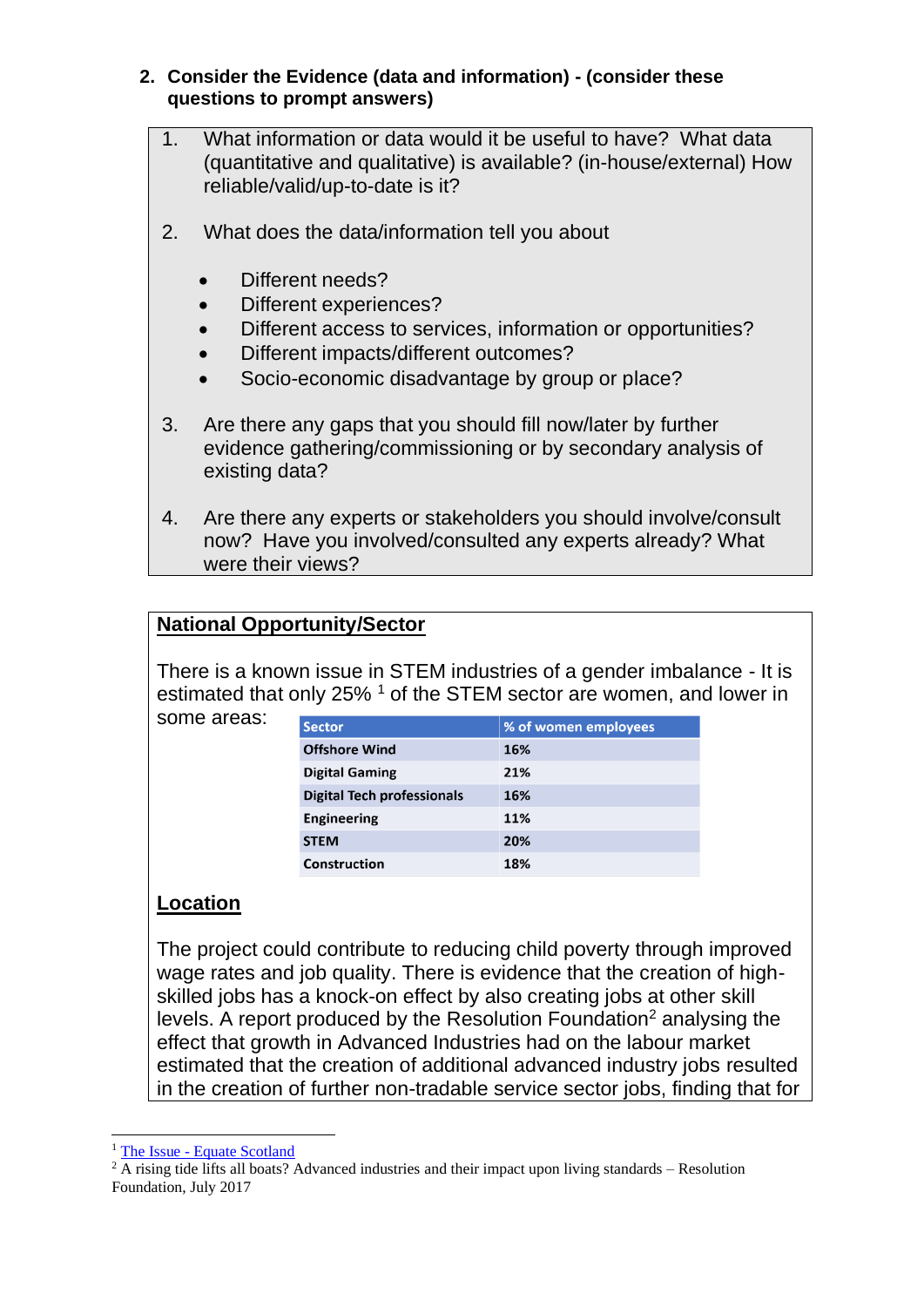every 10 additional jobs created in advanced industry, an additional 6 non-tradeable roles were also created, 4 of which were filled by workers with relatively low levels of formal education.

FhCAP is based in Glasgow.

Glasgow City is the most populous local authority in Scotland; on its own it accounts for 11.6% of the Scottish population. The city centre location means the Centre is well served by public transport options, making it easy to access in terms of travel to work for a wide range of people.

Glasgow City<sup>3</sup> has been identified as ranking highly in the Scottish Index of Multiple Deprivation

| <b>Local Authority Region</b> | <b>Areas Employment Rates</b><br>(Annual population<br>survey) - 2019 | Areas Gross Weekly Pay<br>(Office for National<br>Statistics - ASHE) - 2019 |
|-------------------------------|-----------------------------------------------------------------------|-----------------------------------------------------------------------------|
| Glasgow City                  | 67.3%                                                                 | £450                                                                        |
| Scotland (avg)                | 74.8%                                                                 | £472                                                                        |

Glasgow performs below average for employment rates across all groups and on hourly wages for both Men and Women. The gender pay gap in Glasgow is 14.6% which is slightly less than the national pay gap.

Glasgow has a higher-than-average proportion of ethnic minority people and single parent families, both groups who are more likely to experience deprivation. (Poverty and Income Inequality in Scotland  $2017 - 20$ . Scottish Government  $26<sup>th</sup>$  March 2021)

There are fewer than average people living in Glasgow with limiting long-term health conditions.

<sup>3</sup> [The Scottish Index of Multiple Deprivation 2020 \(www.gov.scot\)](https://www.gov.scot/binaries/content/documents/govscot/publications/statistics/2020/01/scottish-index-multiple-deprivation-2020/documents/scottish-index-multiple-deprivation-2020/scottish-index-multiple-deprivation-2020/govscot%3Adocument/scottish-index-multiple-deprivation-2020.pdf)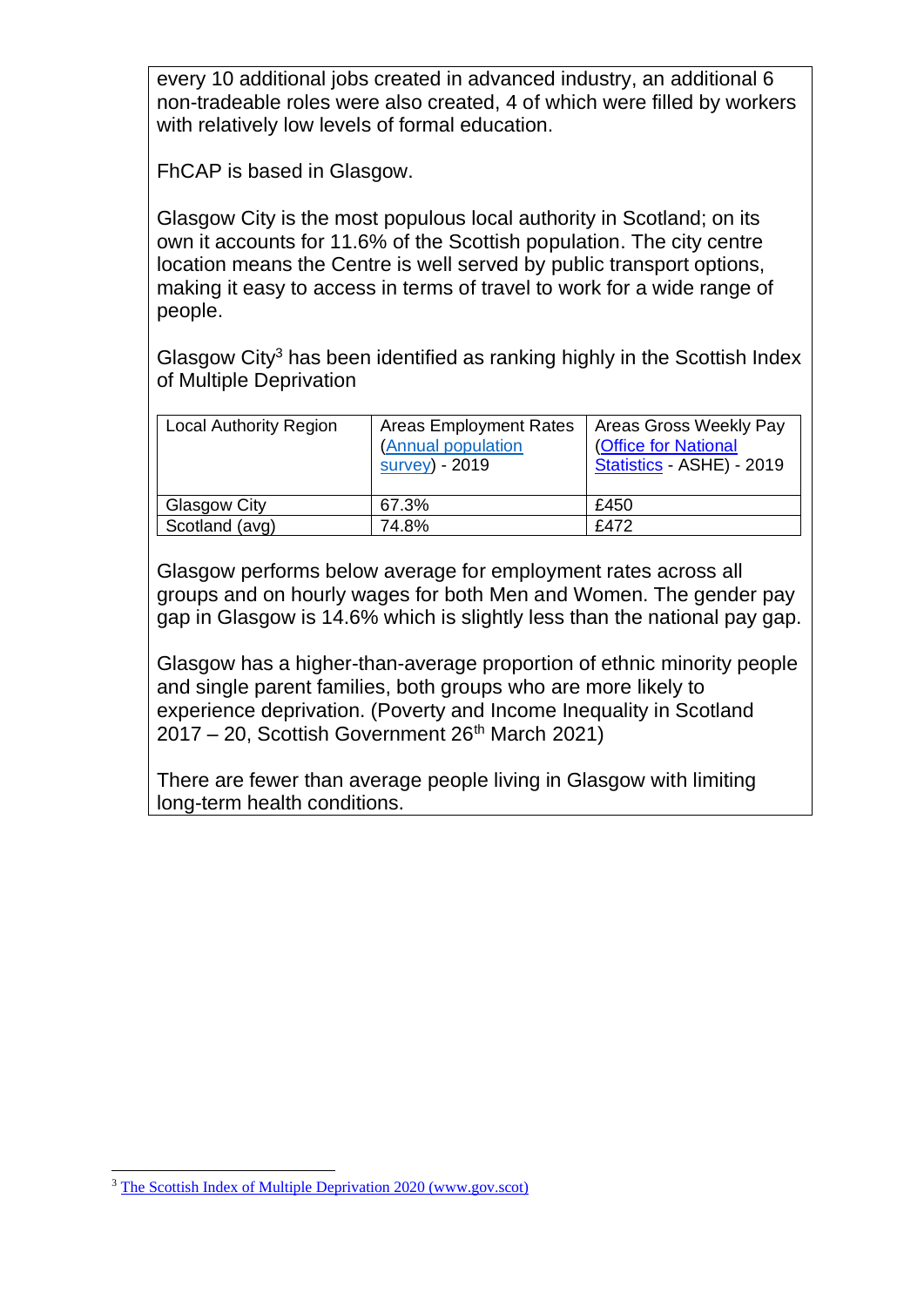#### **3. Assess the likely impact on different groups - (consider these questions to prompt answers)**

- 1. Does your analysis of the evidence indicate any possible adverse impact on a particular group (age, disability, gender reassignment, marriage & civil partnership, pregnancy & maternity, race, religion or belief, sex, and sexual orientation) or does it breach human rights legislation. Mandatory human rights due diligence is required for some projects. Please see [guidance](https://scotent.sharepoint.com/:w:/s/Intranet/Corporate/Corporate-cfogroup/Corpmgt-risk/EcxhgJdCRhBNku8iMAkxMnUBD_40ILS75wanta8GxPsN8w?e=d4Ajl6).
- 2. If it is adverse,
	- Does this amount to unlawful discrimination? (See guidance)
- 3. In what areas does it have an impact? E.g., access to information, experience of services?
- 4. Even if there is no evidence of adverse impact, is there an opportunity to actively promote equality or foster good relations between different groups**?**
- 5. Is socio-economic disadvantage evident from any particular group or area?

As the project directly funds HR elements and recruitment, it was considered that there are potential impacts on all protected characteristics groups (age, disability, gender reassignment, marriage & civil partnership, pregnancy & maternity, race, religion or belief, sex, and sexual orientation), which will be managed through compliant, inclusive and fair recruitment processes.

No adverse impacts have been identified.

In terms of promoting equality and fostering good relations between groups, the following applies:

## **Age**

FhCAP supports PhD and EngD students (average age 24-25 at commencement) and does not discriminate on the basis of age. As an example of recent good practice at FhCAP, a junior administrator has recently been recruited and rather than categorise the role as an apprentice post, which would exempt it from minimum wage, the post carries a Real Living Wage salary.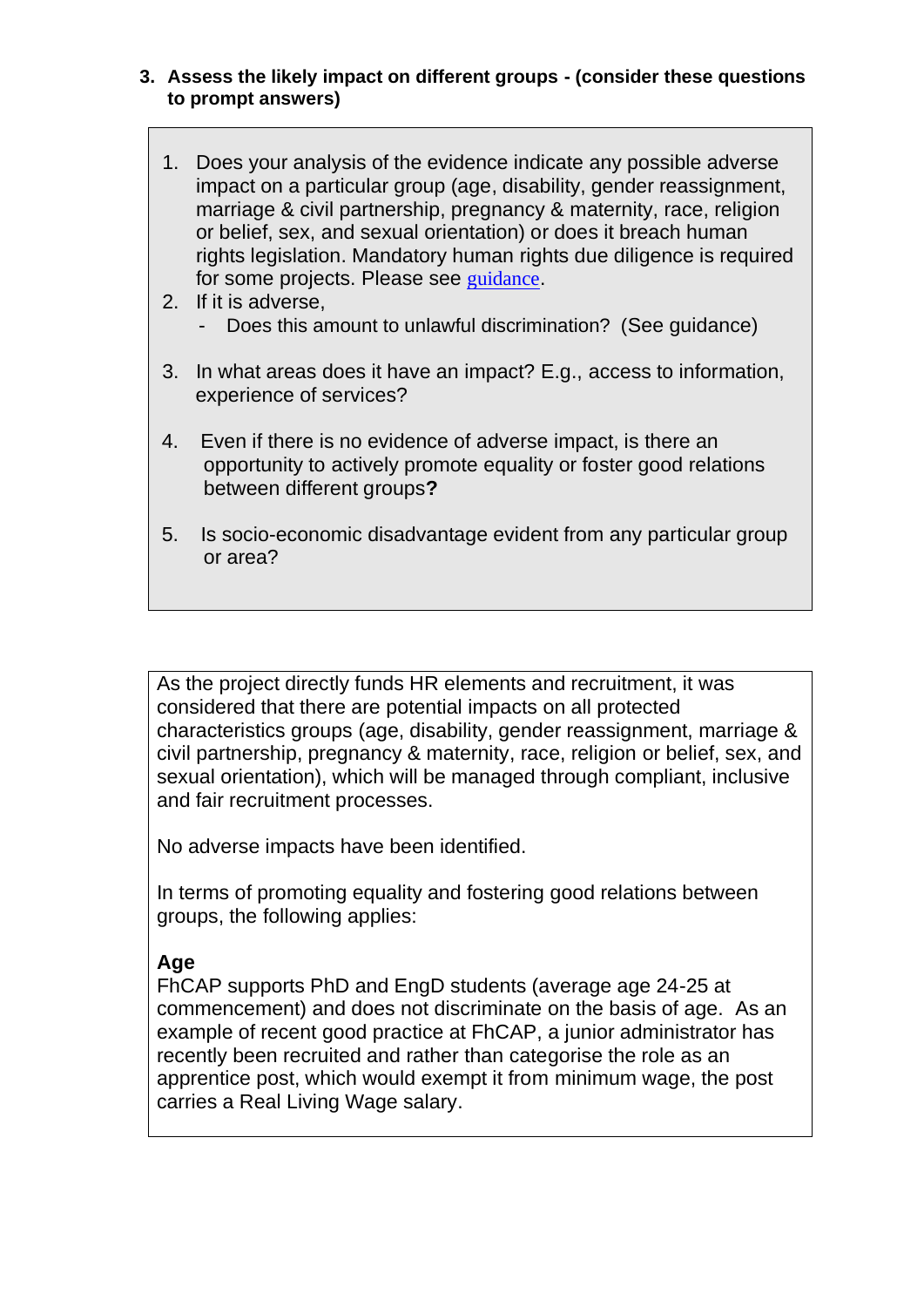## **Disability**

FhCAP is an accredited Disability Confident employer.

The remaining protected groups (gender reassignment, marriage and civil partnership, pregnancy and maternity, race, religion or belief, sex, sexual orientation and human rights) are supported by FhCAP as being accredited to the Scottish Business Pledge, Real Living Wage

## **Gender**

FhCAP has no gender pay gap (Institute of Physics Project Juno (gender equality))

The Fraunhofer website carries the following statement:

'Fraunhofer-Gesellschaft is committed to a policy of equal opportunities for men and women and supports efforts to create an equitable work/life balance. The Fraunhofer-Gesellschaft is committed to bringing more women into applied research. It aims to increase the proportion of female scientists in all areas where they are currently underrepresented. In order to achieve this objective, the different circumstances and interests of men and women need to be identified and integrated into every project and programme from the outset and reviewed at regular intervals thereafter. The resulting findings are used as a basis for improving gender equality aspects in personnel recruitment and throughout the working lives of our female employees.

Fraunhofer research teams are composed of a well-balanced mix of members. This enables them to exploit the creative potential of both sexes and a variety of age groups, cultural backgrounds and scientific disciplines, and thus improve the quality of their results.'

Fraunhofer uses the following to promote equal opportunities:

- Pact to increase the number of women in MINT professions (Mathematics, IT, Natural Sciences, Technology) – Fraunhofer Talent School
- Girls' Day
- Work experience for girls
- Programme for female postgraduate students
- Fraunhofer mentoring programme
- Childcare
- Support for active fatherhood

Fraunhofer employs both an Equal Rights Officer and a Diversity Officer.

Human Rights Due Diligence Levels 1 and 2 has been completed with no red flags or areas of concern raised. Director approval was obtained confirming no requirement to undertake Level 3 HRDD.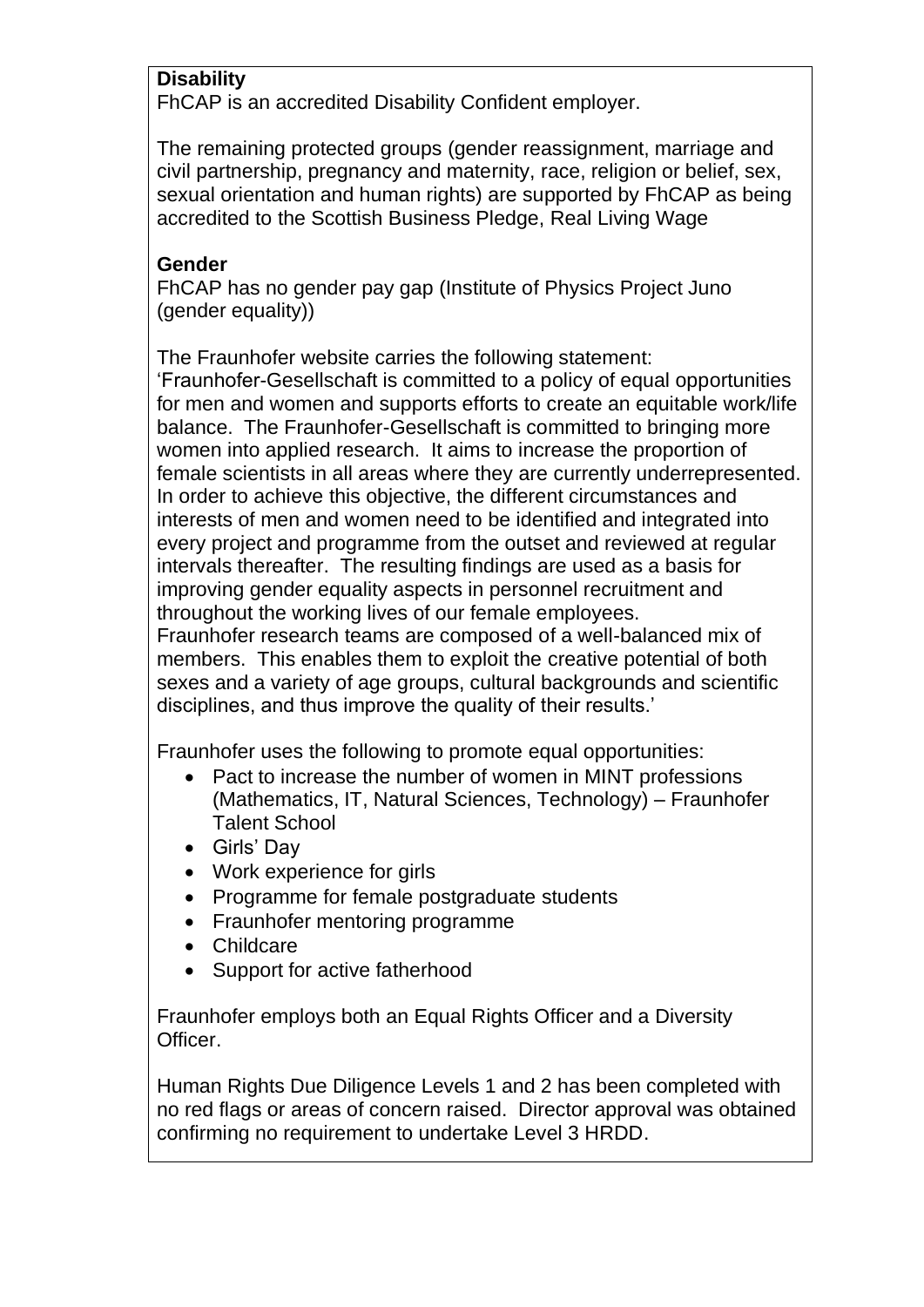#### **4. Consider alternatives - (use these questions to prompt answers)**

- 1. How can you change your proposal in a way that is proportionate, and will
	- Remove unlawful discrimination or comply with human rights?
	- Reduce any adverse impact?
	- Advance/promote equality?
	- Foster good relations between different groups?
	- Help us achieve our published equality outcomes (See guidance)?
	- Support the reduction in socio-economic disadvantage by groups or areas.
- 3. Can the aims be met in some other way? What can you do now/later?
- 4. If the project involves procuring a service or product is there any scope to encourage suppliers to have a greater focus on equality for example signing up to the Business Pledge? Are there any positive action activities you could consider which might address disadvantage experienced by protected groups/areas, like targeting women owned businesses, applying reserved contracts or Community Benefit Clauses? Are there any other project specific actions you could state to help with our equality duties e.g., monitoring of uptake of the service to identify underrepresentation or encouraging certain groups to participate in the project (see guidance)?
- 5. What are you recommending?

FhCAP has a solid record of promoting diversity and equality which is expected to continue. It is based in Glasgow City, an area of Scotland which performs below the average for employment rates across all groups and on hourly wages for men and women. FhCAP supports a skilled workforce who benefit from the company's equal opportunities policy and other accreditations as previously outlined, therefore no changes are recommended at this time.

FhCAP will engage with schools to promote STEM broadly and photonics and quantum in particular; and will continue to support and train PhD and EngD students.

FhCAP will maintain an Inclusion, Diversity, Equality and Accessibility policy and report annually on implementation and review of the policy.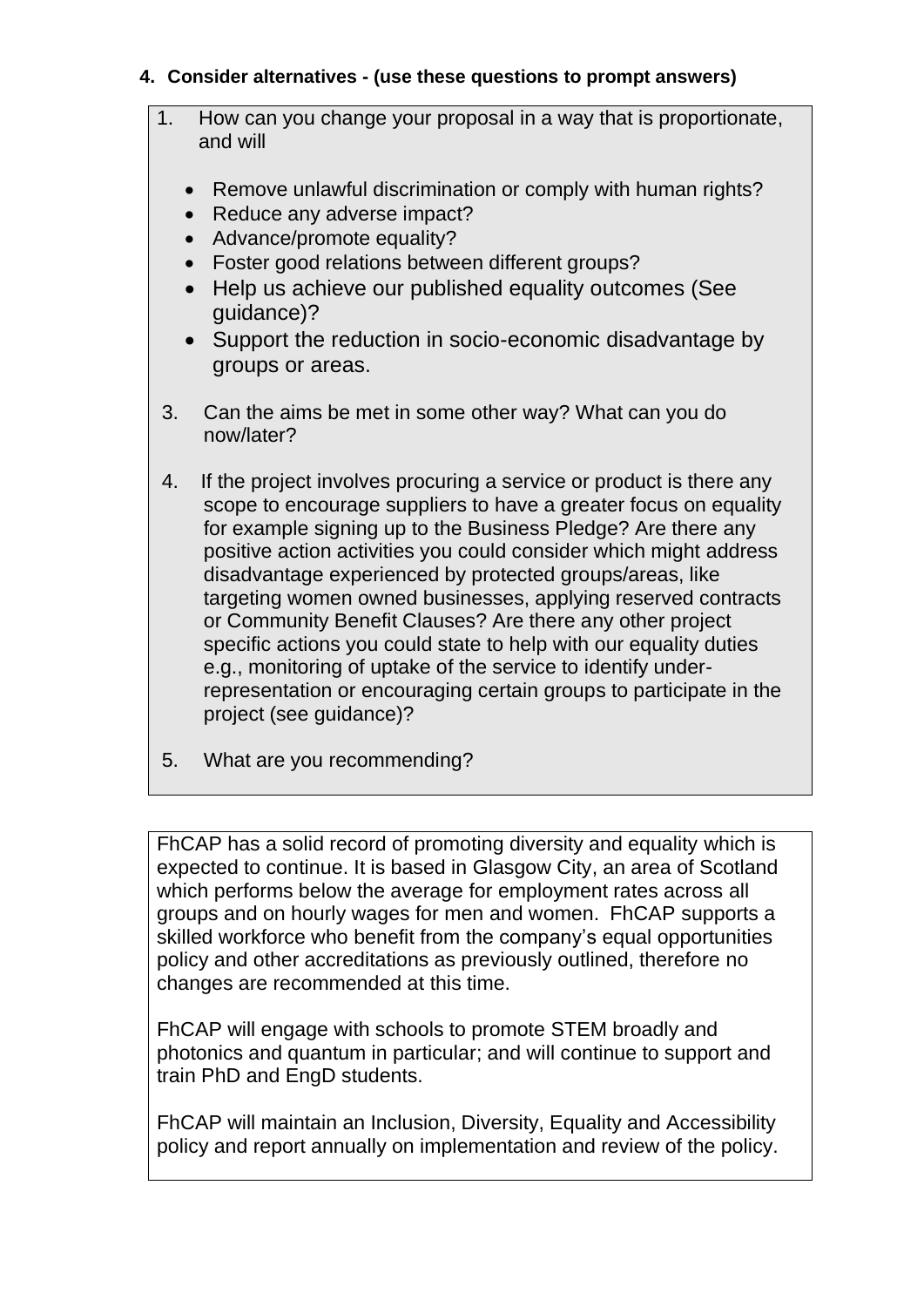FhCAP will contribute to the delivery of Scottish Government's Fair Work First through maintaining fair working practices for all employees, specifically in the following areas:

- Appropriate channels for effective voice
- Investment in workforce development
- No zero hours contracts
- Maintain zero gender pay gap
- Continue to maintain a diverse and inclusive workplace
- Continue to pay at least the Real Living Wage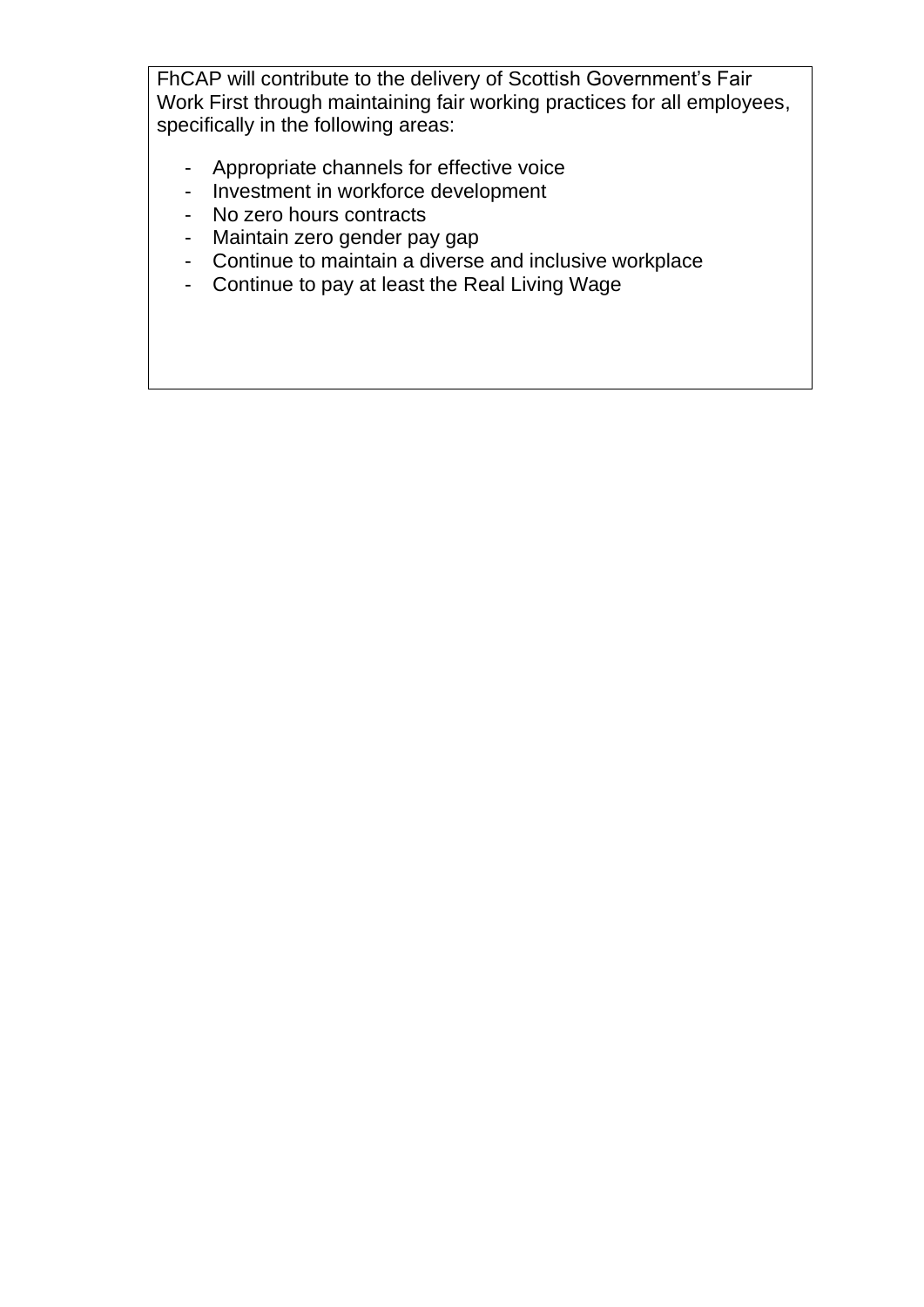#### **5. Involve/Consult relevant stakeholders if appropriate - (consider these questions to prompt answers)**

- 1. What are the views of the people who are likely to be affected or who have an interest about
	- Whether you have identified the right issues?
	- Whether you have proposed suitable modifications?
	- Whether your proposals will meet their needs?
- 2. Should you involve people in the re-design of the policy?
- 3. How will you consult once changes have been made?
- 4. Whom do you need to get views from? (internally/externally/different geographical locations)
- 5. What methods will you use? (consider "hard to reach" groups)
- 6. What formats will you use for communicating with different groups?

Not appropriate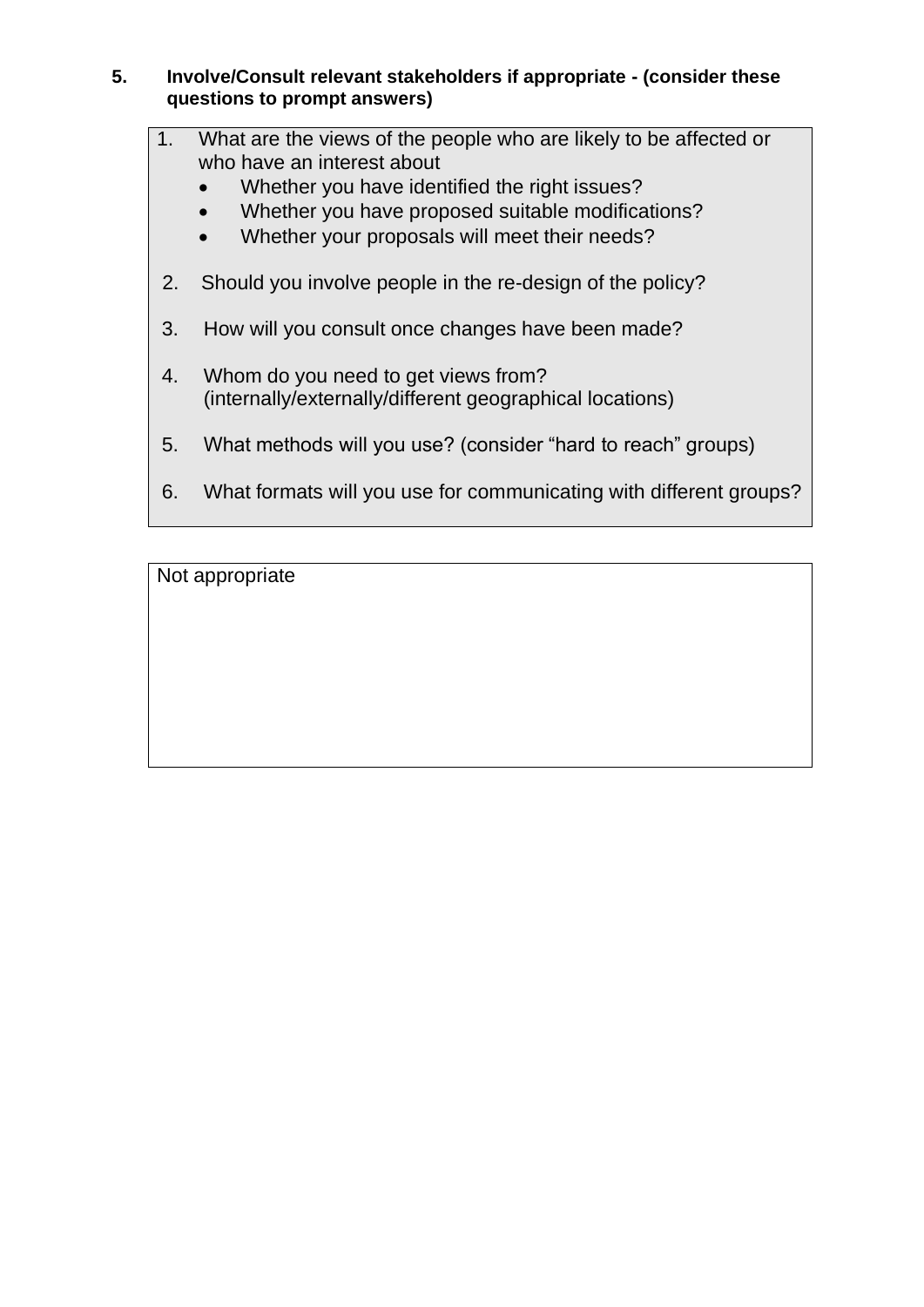- **6. Decide whether to adopt this policy/project - (consider these questions to prompt answers)**
	- 1. What were your findings from the consultation/involvement?
	- 2. Taking into account all of the data, information, potential impact issues and consultation feedback, what will you recommend? (Choose & state one option)  **Reject the policy** – there is evidence of actual/potential unlawful discrimination, breach of human rights or no support for socio economic disadvantage identified. **Accept the policy** – The EIA demonstrates the policy is robust with no adverse impacts and all opportunities to promote equality/foster good relations and address disadvantage have been taken. **Modify the policy** – Adjust the policy to remove barriers or better promote equality and fairness **Continue with the policy** – Issues with the policy have been identified but you wish to continue with the policy. Clearly set out justification for doing this. Compelling reasons will be needed. If the Assessment is on a high-level policy/strategy state here if further

assessments need to be carried out on projects emanating from the policy/strategy and inform project managers.

Accept the project – the EIA demonstrates the project is robust with no adverse impacts and all opportunities to promote equality/foster good relations and address disadvantage have been taken.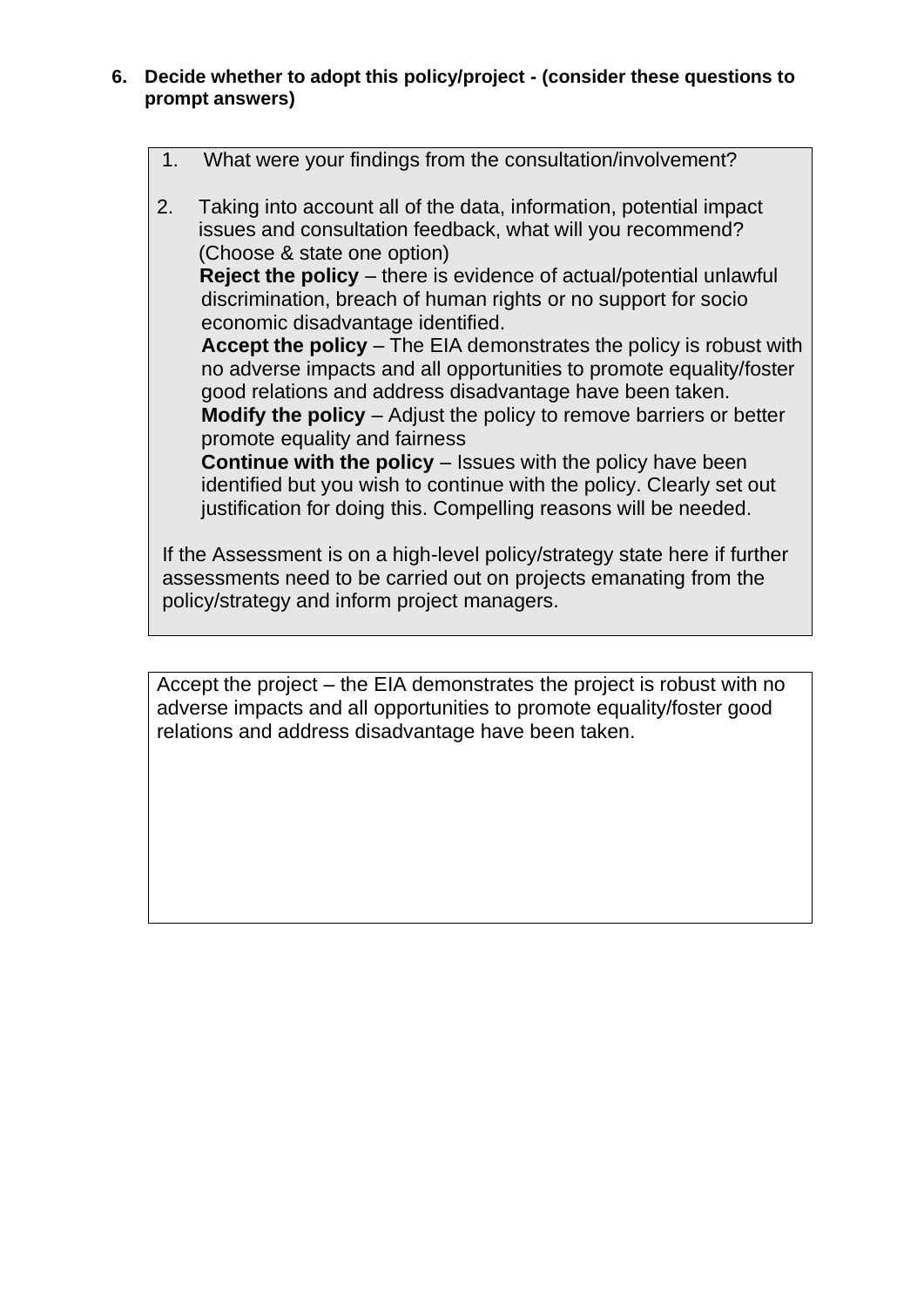- **7. Make Monitoring (and review) Arrangements - (consider these questions to prompt answers)**
	- 1. How will you know what the actual effect of the policy/project is at policy level and how does it contribute to national progression with minimising socio-economic disadvantage?
	- 2. In what ways will you monitor? e.g., continuously or irregularly, quantitative methods such as surveys, qualitative methods such as interviews
	- 3. How often will monitoring information be analysed?
	- 4. When will you review the policy/project taking into account any monitoring information?

The project team will receive a monthly monitoring and evaluation report from FhCAP, and the project will be subject to annual reviews, which will assess the contribution to SE measures and objectives. FhCAP will maintain an Inclusion, Diversity, Equality and Accessibility policy and report annually on implementation and review of the policy.

The project will be reviewed in line with the SE Project Life Cycle.